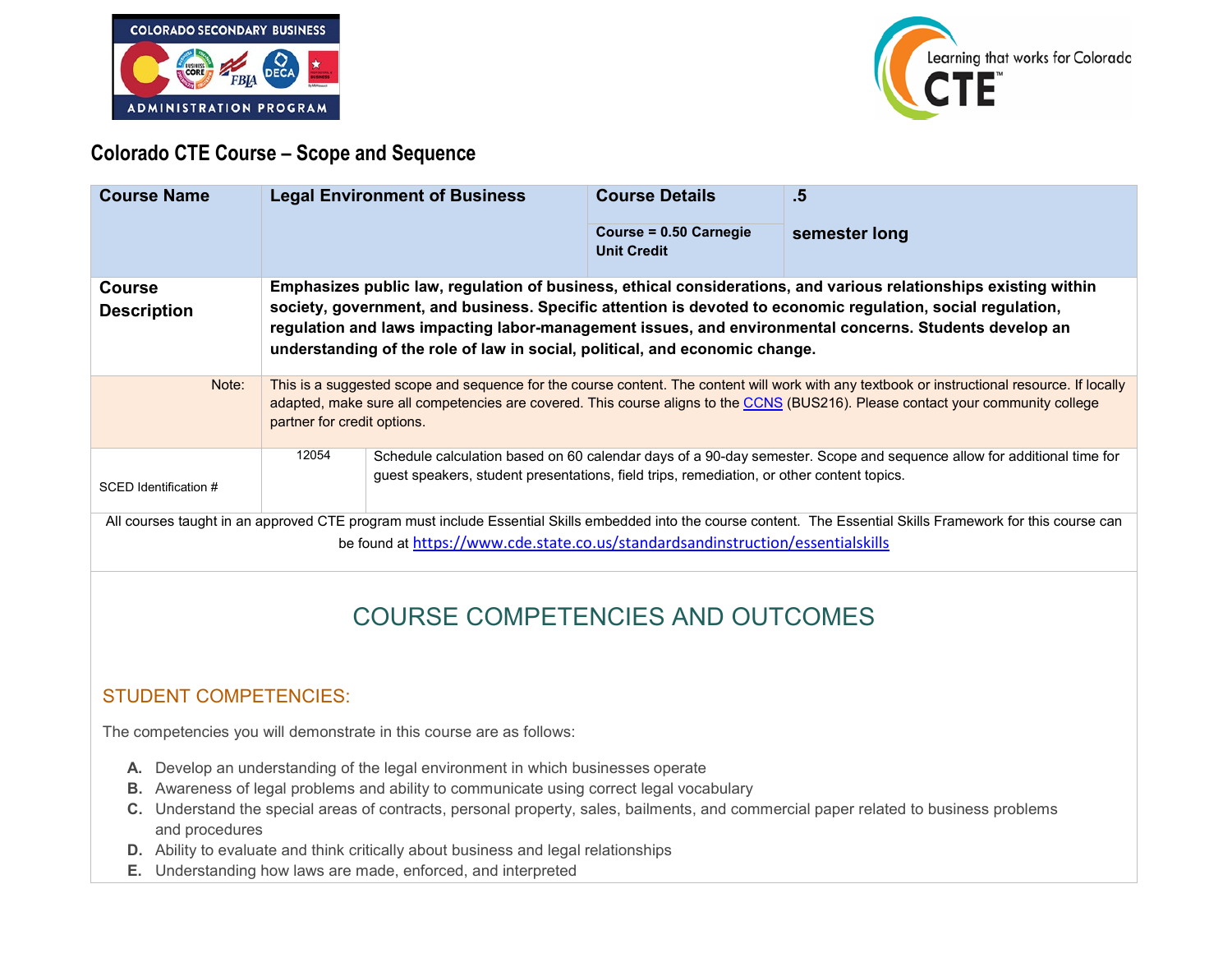



- **F.** Increase student awareness of how the law attempts to increase and protect property rights
- **G.** Ability to locate legal information using the Internet
- **H.** Awareness of ethical dilemmas

The module (unit) outcomes that will permit you to demonstrate course competencies are:

### MODULE 1

#### Outcomes & Competencies

- **1.** Define law and describe is functions A, E
- **2.** Explain the function of the Constitution E
- **3.** List and describe sources of law E, G
- **4.** Describe tort law and criminal law A, B, E
- **5.** Explain various forms of liability A, B, C, F
- **6.** Analyze intellectual property and cyber laws A, E, F, G

## MODULE 2

#### Outcomes & Competencies

- **1.** Describe the nature of contracts A, B, C, F
- **2.** Explain consideration B, E
- **3.** Classify the various issues of capacity and assent B, D, F, H
- **4.** Explain the Statute of Frauds A, C, D, F
- **5.** Describe the function of the UCC A, C, D, F
- **6.** Describe assignment and covenants A, C, D
- **7.** Discuss breach and remedies A, B, C, H
- **8.** Describe digital commerce and e-contracts A, G

### MODULE 3

Outcomes & Competencies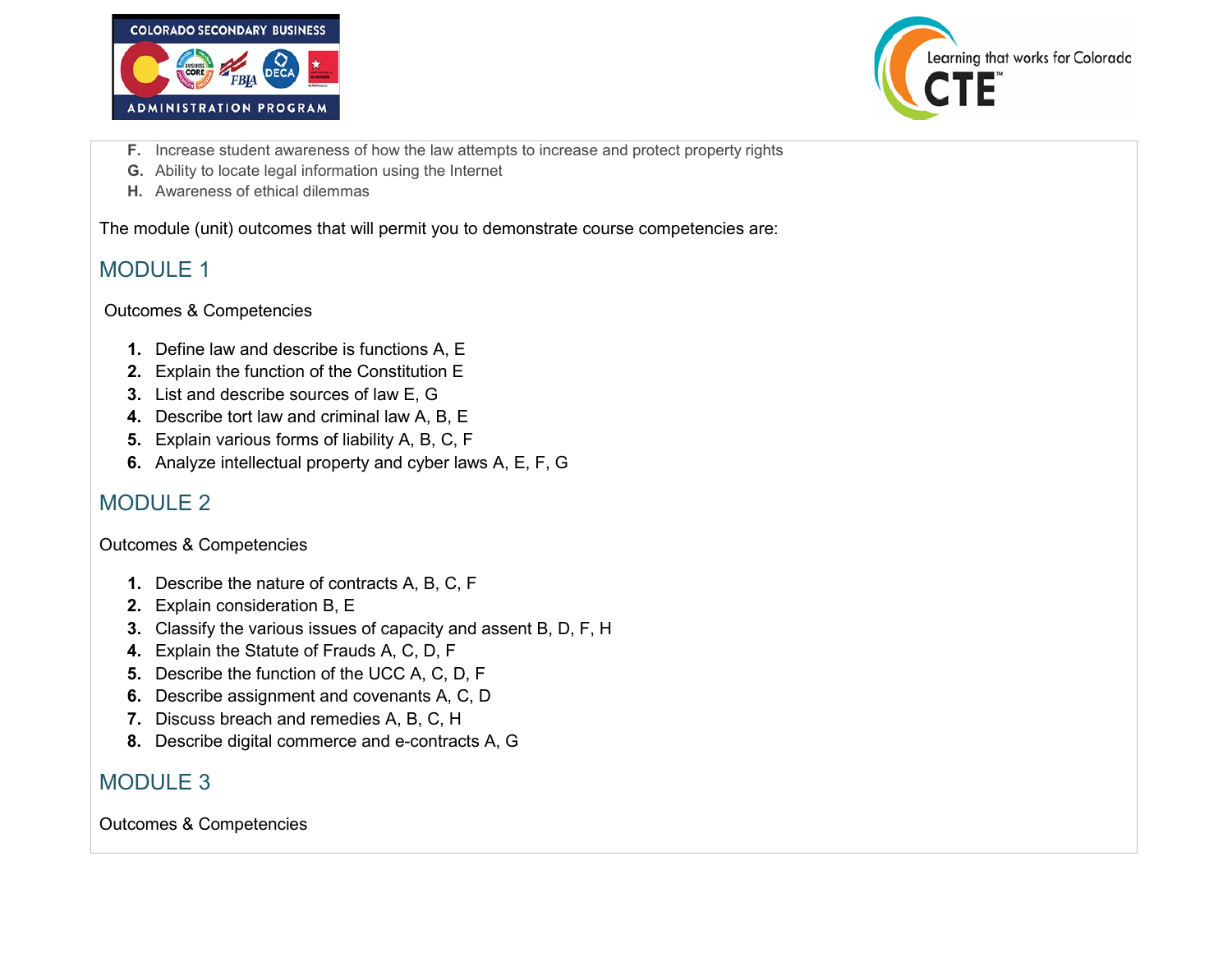



- **1.** Describe formation of sales & lease contracts A, C, D
- **2.** Explain how title to goods passes A, C, D, F
- **3.** Discuss breach and remedies A, B, C, D, H
- **4.** Analyze negotiable instruments A, B, C, D
- **5.** Discuss liabilities and defenses A, C, D, E, F
- **6.** Describe the banking systems both brick and mortar and electronic A, E, G

### MODULE 4

Outcomes & Competencies

- **1.** Define and explain agency formation and termination A, B, D
- **2.** Explain principal-agency relationships and related duties A, B, D, H
- **3.** Describe employer's duties and the Fair Labor Standards Act A, E
- **4.** Explain how unions operate and collective bargaining A, D, H
- **5.** Describe the various forms of Title VII actions A, D, E, H
- **6.** Define general and limited partnerships and formation A, D, E, H
- **7.** Explain tort liability in a partnership, Classify corporate stock A, B
- **8.** Define piercing the corporate veil A, B, H
- **9.** Explain the Sarbanes-Oxley Act B, E, H

### MODULE 5

Outcomes & Competencies

- **1.** Define shareholder resolution A, B
- **2.** Examine use of multinational corporations A, E, G
- **3.** Define LLC formation and function A, D, E
- **4.** Explain franchises A, B, D, F
- **5.** Describe public stock offerings A, B, H